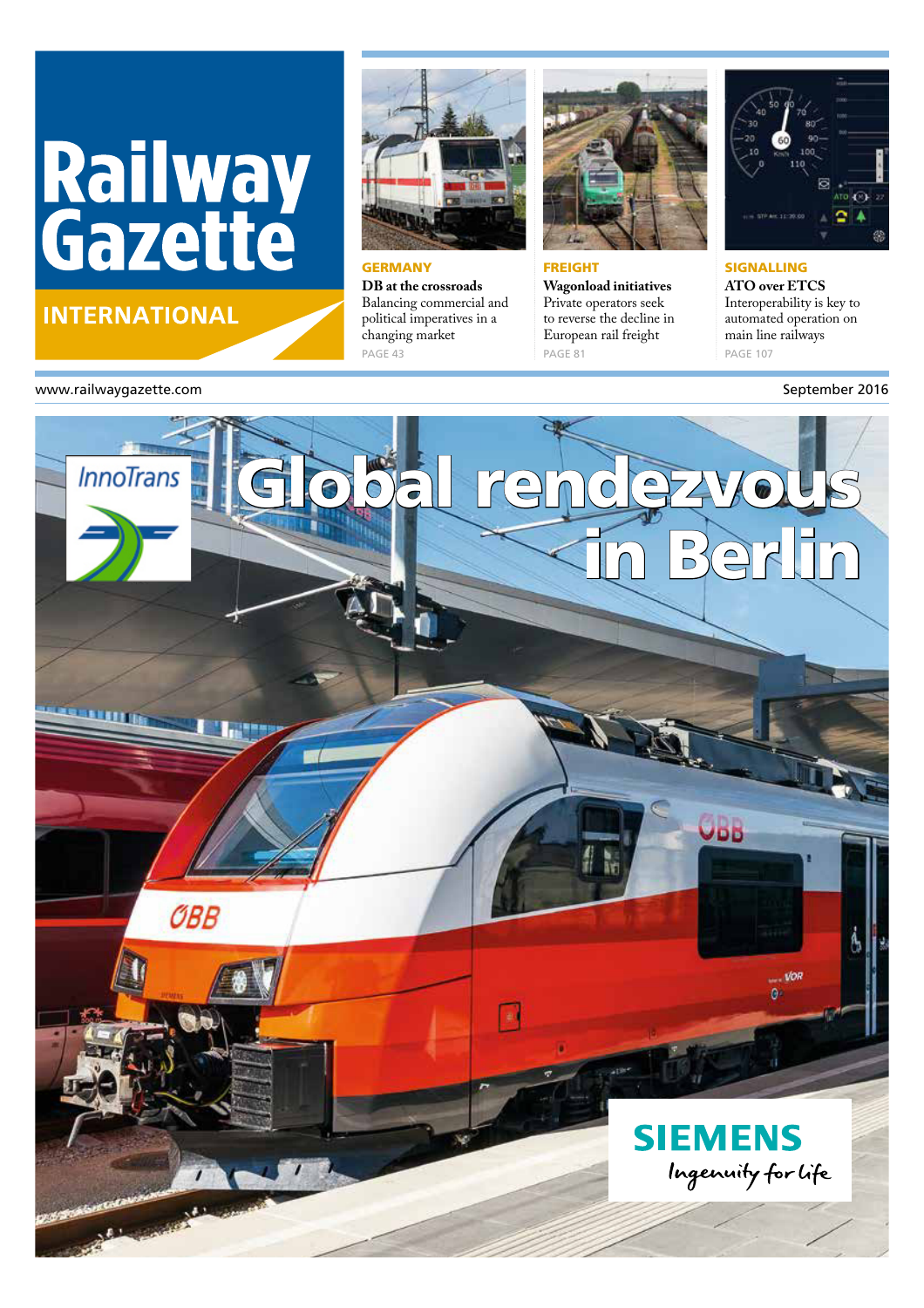# Regional **GERMANY**



**An Abellio Rail Mitteldeutschland train passes Saaleck castle in Sachsen-Anhalt.**

# Abellio makes a quick start

Thanks to the use of integrated resource planning and management systems, Abellio Rail Mitteldeutschland was able to mobilise for a new operating concession in only 10 months.

#### **CHRISTIAN TESCHNER, HANNAH DOLD and LUTZ TROSTORF IVU Traffic Technologies AG**

With the timetable<br>
2015, Abellio began<br>
Thüringen-Südharz network under a ith the timetable change in December 2015, Abellio began operating the Saale contract that runs to December 2030. Spanning 575 route-km across five *Länder* and requiring the operation of



9·2 million train-km, it was the largest regional railway concession to be awarded since the reform of the German rail market in 1994 (p59).

The STS contract was awarded in October 2012, following a competitive tendering process. This gave the NS subsidiary three years to establish a local business and procure new trains. The group was already active in Nordrhein-Westfalen, where it acquired its first regional contract in 2005, but decided to establish a new subsidiary, Abellio Rail Mitteldeutschland.

Having subsequently won further tenders, Abellio is rapidly becoming Germany's leading non-DB passenger operator. During the next three years, it will take over four more networks in central Germany, Nordrhein-Westfalen and Baden-Württemberg.

Full mobilisation for the STS contract began in June 2014, leaving little time to set up new management structures. Abellio therefore decided to adopt the IVU.rail integrated software, which is available as a standard package (RG 4.14 p55). Rapid implementation enabled the operator to start planning the schedules, duty and staff rosters for the 2016 timetable in April 2015.



**The IVU.rail integrated software provides Abellio with a constant flow of data, ensuring a transparent settlement with the regional authorities.** 

**Left: A mobile employee portal allows staff to access their rosters and log their working times in the system directly.**

#### **Flexible planning**

Abellio uses IVU.rail to plan the ef ficient utilisation of 35 trainsets and more than 300 employees. The system contains powerful optimisation algorithms that enable efficient and largely automated deployment. A mobile employee portal and a contract settlement module help to create an entirely digital workflow, in which all data are constantly available. This is particularly useful in the event of any disruption.

Planners can prepare for major engineering works, which are generally